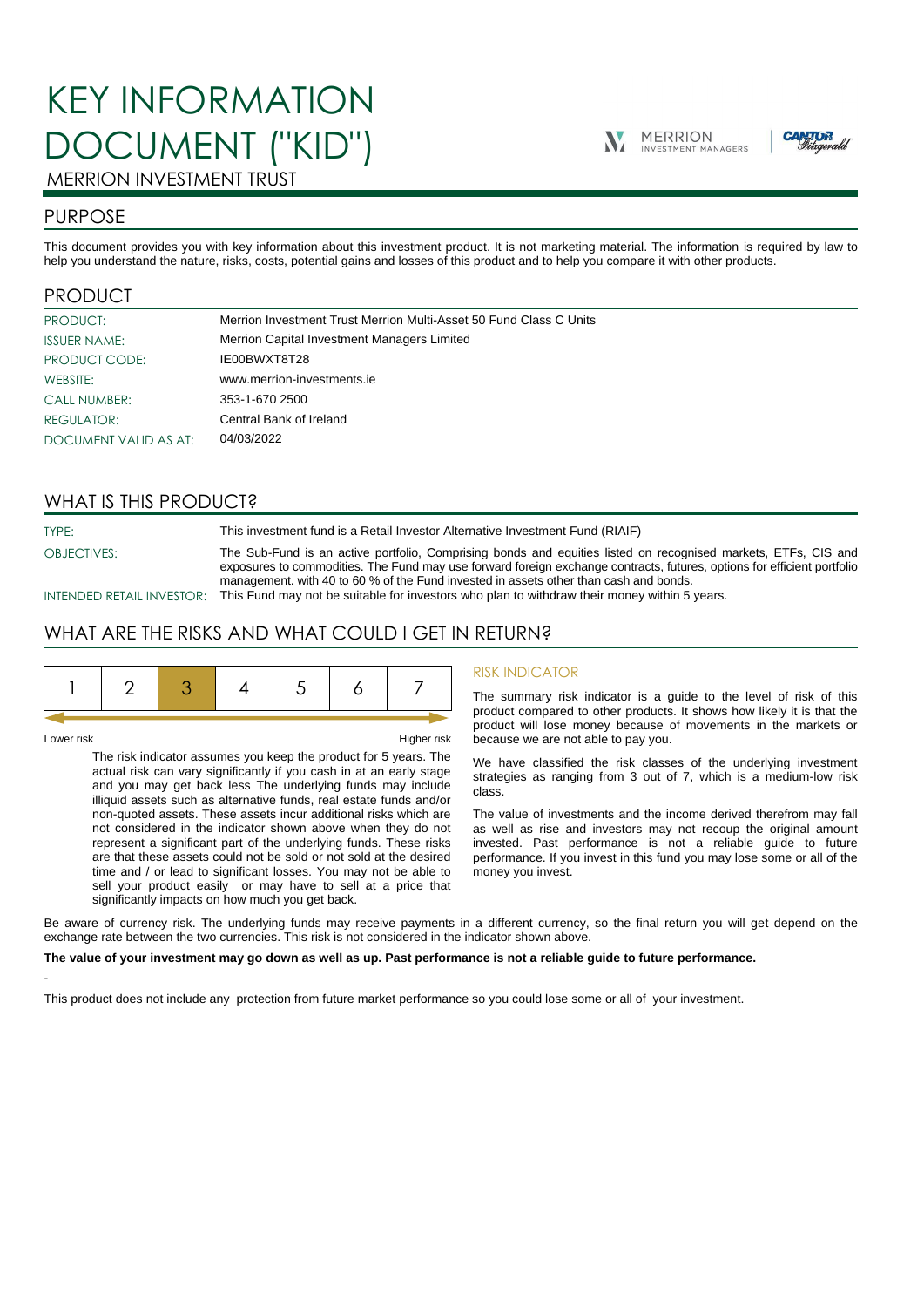#### PERFORMANCE SCENARIOS

Market developments in the future cannot be accurately predicted. The scenarios shown are only an indication of some of the possible outcomes based on recent returns. Actual returns could be lower.

#### INVESTMENT 10000 EUR

| <b>SURVIVAL SCENARIOS</b>  |                                     | 1 YEAR        | 3 YEARS       | 5 YEARS<br><i><b>(RECOMMENDED</b></i><br><b>HOLDING PERIOD)</b> |
|----------------------------|-------------------------------------|---------------|---------------|-----------------------------------------------------------------|
| STRESS SCENARIO            | What might you get back after costs | 3 185.96 EUR  | 7 252.17 EUR  | 6 568.26 EUR                                                    |
|                            | Average return each year            | $-68.14%$     | $-10.16%$     | $-8.06%$                                                        |
| UNFAVOURABLE SCENARIO      | What might you get back after costs | 9477.18 EUR   | 9 943.26 EUR  | 10 729.89 EUR                                                   |
|                            | Average return each year            | $-5.23%$      | $-0.19%$      | 1.42%                                                           |
| <b>MODERATE SCENARIO</b>   | What might you get back after costs | 10 730.36 EUR | 12 317.4 EUR  | 14 139.17 EUR                                                   |
|                            | Average return each year            | 7.3%          | 7.19%         | 7.17%                                                           |
| <b>FAVOURABLE SCENARIO</b> | What might you get back after costs | 12 088.61 EUR | 15 182.25 EUR | 18 538.71 EUR                                                   |
|                            | Average return each year            | 20.89%        | 14.93%        | 13.14%                                                          |

This table shows the money you could get back over the recommended holding period, under different scenarios, assuming that you invest 10000 EUR.

The scenarios shown illustrate how your investment could perform. You can compare them with the scenarios of other products.

The scenarios presented are an estimate of future performance based on evidence from the past, and are not an exact indicator. What you get will vary depending on how the market performs and how long you keep the investment.

# WHAT HAPPENS IF MERRION CAPITAL INVESTMENT MANAGERS LIMITED IS UNABLE TO PAY OUT?

In the unlikely event of a default of the Manager (the manufacturer) – Merrion Capital Investment Managers Ltd.; the sub-fund employs an independent depositary (Northern Trust Fiduciary Services (Ireland) Limited) to hold and register the sub-funds' assets independent of the Manager. For further information on the depositary and the sub-fund structure, please refer to the Merrion Investment Trust Prospectus which can be found at: http://www.merrion-investments.ie/assets/riaifpros.pdf

# WHAT ARE THE COSTS?

#### COSTS OVER TIME

The Reduction in Yield (RIY) shows what impact the total costs you pay will have on the investment return you might get. The total costs take into account one-off, ongoing and incidental costs.

The amounts shown here are the cumulative costs of the product itself, for three different holding periods. They include potential early exit penalties. The figures assume you invest 10,000 EUR. The figures are estimates and may change in the future.

The person selling you or advising you about this product may charge you other costs. If so, this person will provide you with information about these costs, and show you the impact that all costs will have on your investment over time.

| INVESTMENT 10000 EUR            |                  | IF YOU CASH IN AFTER 1 YEAR IF YOU CASH IN AFTER 3 YEARS IF YOU CASH IN AFTER 5 YEARS |            |
|---------------------------------|------------------|---------------------------------------------------------------------------------------|------------|
| Total costs                     | <b>145.7 EUR</b> | 509.12 EUR                                                                            | 987.59 EUR |
| Impact on return (RIY) per year | 1.46 %           | 1.46%                                                                                 | 1.46 %     |

### COMPOSITION OF COSTS

The table below shows:

\* The impact each year of the different types of costs on the investment return you might get at the end of the recommended holding period.

\* What the different cost categories mean.